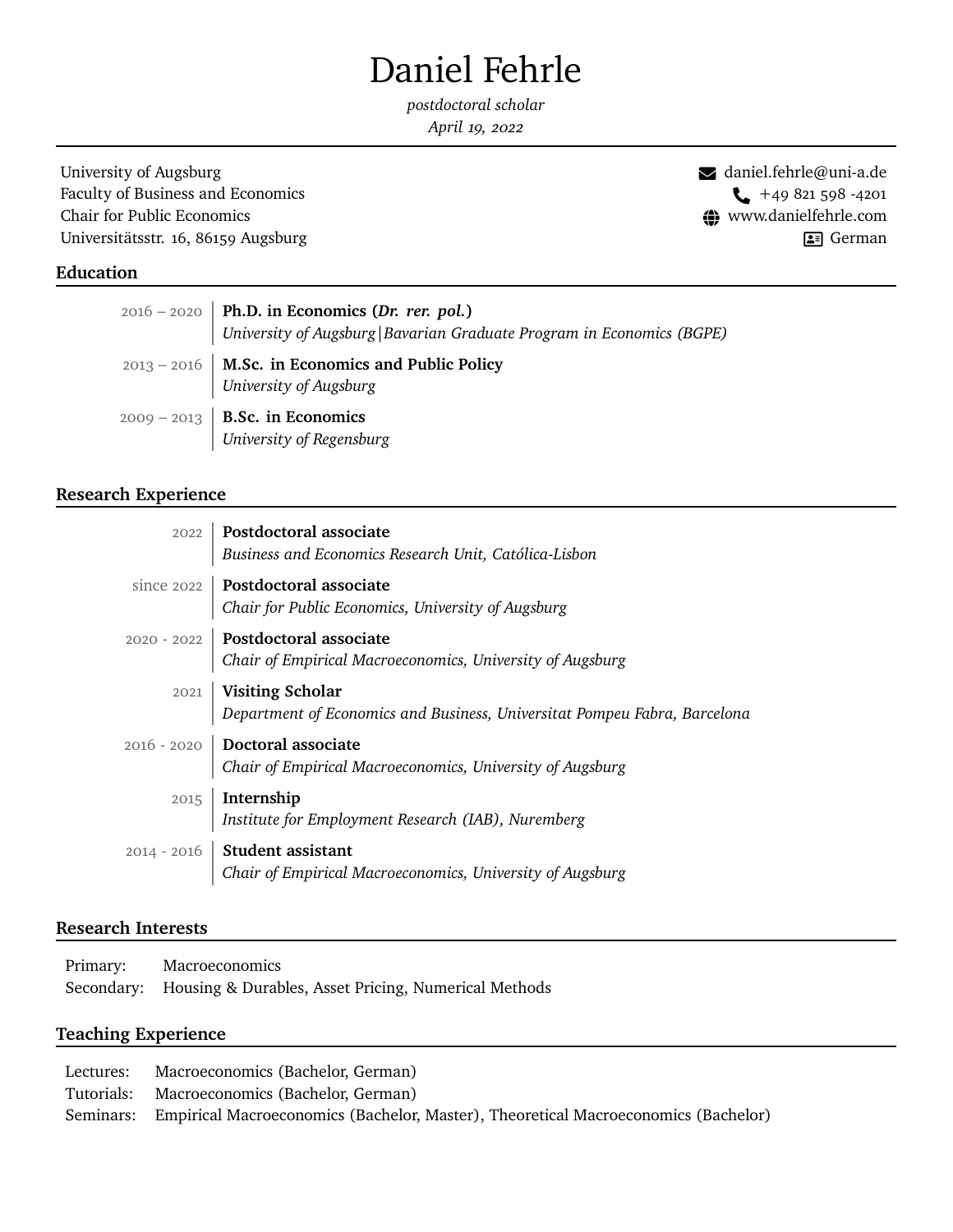# **Honors & Grants**

2018 - 2020 Bavarian Graduate Program in Economics Doctoral Student status

## **Publications & Working Papers**

## **Refereed publications**

• [Housing and the Business Cycle Revisited,](https://www.sciencedirect.com/science/article/abs/pii/S0165188918303932) Journal of Economic Dynamics and Control 99, February 2019, pp. 103-115, 2019.

## **Working Papers**

- [Hedging Against Inflation: Housing vs. Equity,](https://vwl.wiwi.uni-augsburg.de/vwl/institut/paper/342.pdf) Augsburger Volkswirtschaftliche Diskussionsreihe No. 342, 2021.
- [Polynomial chaos expansion: Efficient evaluation and estimation of computational models](http://www.bgpe.de/texte/DP/202_Fehrle_Heiberger_Huber.pdf) (with Christopher Heiberger and Johannes Huber), BGPE Discussion Paper No. 202, 2020.
- [The return on everything and the business cycle in production economies](https://www.curem.uzh.ch/dam/jcr:a6b25c5a-ef87-4f6c-84d0-97aaf020fe73/CUREM_Working_Paper_No5.pdf) (with Christopher Heiberger), CUREM Working Paper Series Globalization of Real Estate Network Working Paper No. 5, 2020.
- [Business cycle accounting for the German fiscal stimulus program during the Great Recession](http://www.bgpe.de/texte/DP/197_Fehrle_Huber.pdf) (with Johannes Huber), BGPE Discussion Paper No. 197, 2020.

#### **Non-refereed publications**

- [Asset Allocation and the Business Cycle, cumulative Dissertation,](https://opus.bibliothek.uni-augsburg.de/opus4/frontdoor/deliver/index/docId/79572/file/Diss.pdf) Augsburg, Universität Augsburg, 2020.
- Fehrle, Kosten- und Kundenzufriedenheitsanalyse bei Anschlussheilbehandlungen (with Fabian Stehle), Welt der Krankenversicherung, 12, S. 311-313, medhochzwei Verlag Heidelberg, 2013.

## **Conferences, Workshops, and Seminars**

- 2020 29th BGPE Research Workshop, Nuremberg.
- 2019 TU Munich Research Seminar in Economics (invited talk); 11th Real Estate Markets and Capital Markets (ReCapNet) Conference, Mannheim; Autumn Forum on the Globalization of Real Estate Markets, Zurich; 34th Annual Congress of the European Economic Association, Manchester; Volkswirtschaftliche Doktorandenseminar (invited talk), University of Leipzig; 24th spring meeting of young economists, Brussels; 23rd theories and methods in macroeconomics, Nurnberg.
- 2018 TU Munich Research Seminar in Economics (invited talk); 25th BGPE Research Workshop, Bamberg.
- 2017 12th Warsaw International Economic Meeting; 23rd BGPE Research Workshop, Wuerzburg.

#### **Professional activities**

Referee for: Economic Modelling, Economics Bulletin, Journal of Economic Studies.

#### **Skills**

| Languages: | German (native), English (fluent), Italian (basic), French (basic)                      |
|------------|-----------------------------------------------------------------------------------------|
|            | Programming: GAUSS (advanced), MatLab (advanced), FORTRAN (beginner), Python (beginner) |
| Software:  | <b>EX</b> (advanced), MS Office (advanced), Stata (advanced), EViews (intermediate)     |